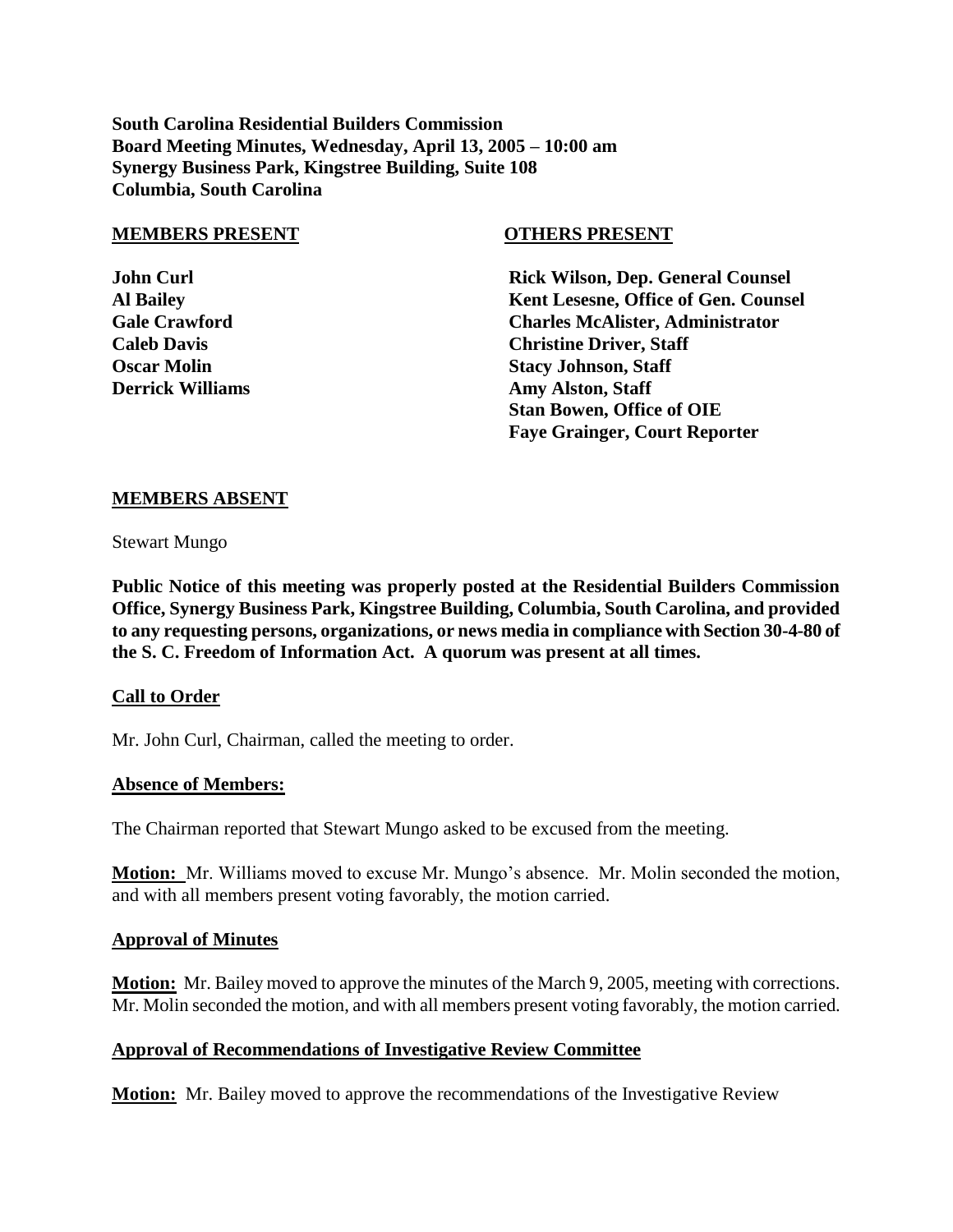# **South Carolina Residential Builders Commission Board Meeting Minutes, Wednesday, April 13, 2005 Page 2 of 3**

Committee. Ms. Crawford seconded the motion, and with all members present voting favorably, the motion carried.

# **Approval of Recommendations of Administrative Hearing Officer/Bond Hearing**

**Motion:** Mr. Davis moved to approve the recommendations of the Administrative Hearing Officer/Bond Hearing. Mr. Molin seconded the motion, and with all members present voting favorably, the motion carried.

# **Request for Reinstatement of License**

Lee R. Holmes – Mr. McAlister informed the Commission that on October 3, 2001, it revoked Mr. Holmes license. On March 27, 2002, a second complaint filed against Mr. Holmes was heard before an Administrative Hearing Officer. The Commission approved the recommendation of the Hearing Officer and a bond claim was submitted on behalf of the homeowner. Since that time, Mr. Holmes has made restitution to the bonding company and made the necessary corrections required by the Commission.

**Motion:** Mr. Bailey made a motion to reinstate Mr. Holmes's license upon examination. Mr. Davis seconded the motion, and with all members present voting favorably, the motion carried.

Mr. McAlister later advised that staff had determined that Mr. Holmes has not been out of practice more than three years and, therefore, is not required to retake the license exam.

**Amended Motion:** Mr. Bailey made a motion to reinstate Mr. Holmes license without examination. Mr. Davis seconded the motion, and with all members present voting favorably, the motion carried.

Robert W. Hedgepath: Mr. McAlister informed the Commission that Mr. Hedgepath signed an Agreement issued by the Commission, dated September 9, 2004. Mr. McAlister stated that he has met the conditions of the Agreement and all outstanding judgments have been paid.

**Motion:** Mr. Williams made a motion to terminate the Agreement concerning Mr. Hedgepath's license. Mr. Davis seconded the motion, and with all members present voting favorably, the motion carried.

# **Application Review**

Jarrod C. McCormick – Mr. McAlister informed the Commission that Mr. McCormick called and stated that he would not be able to attend the meeting and requested this matter be postponed, request was granted.